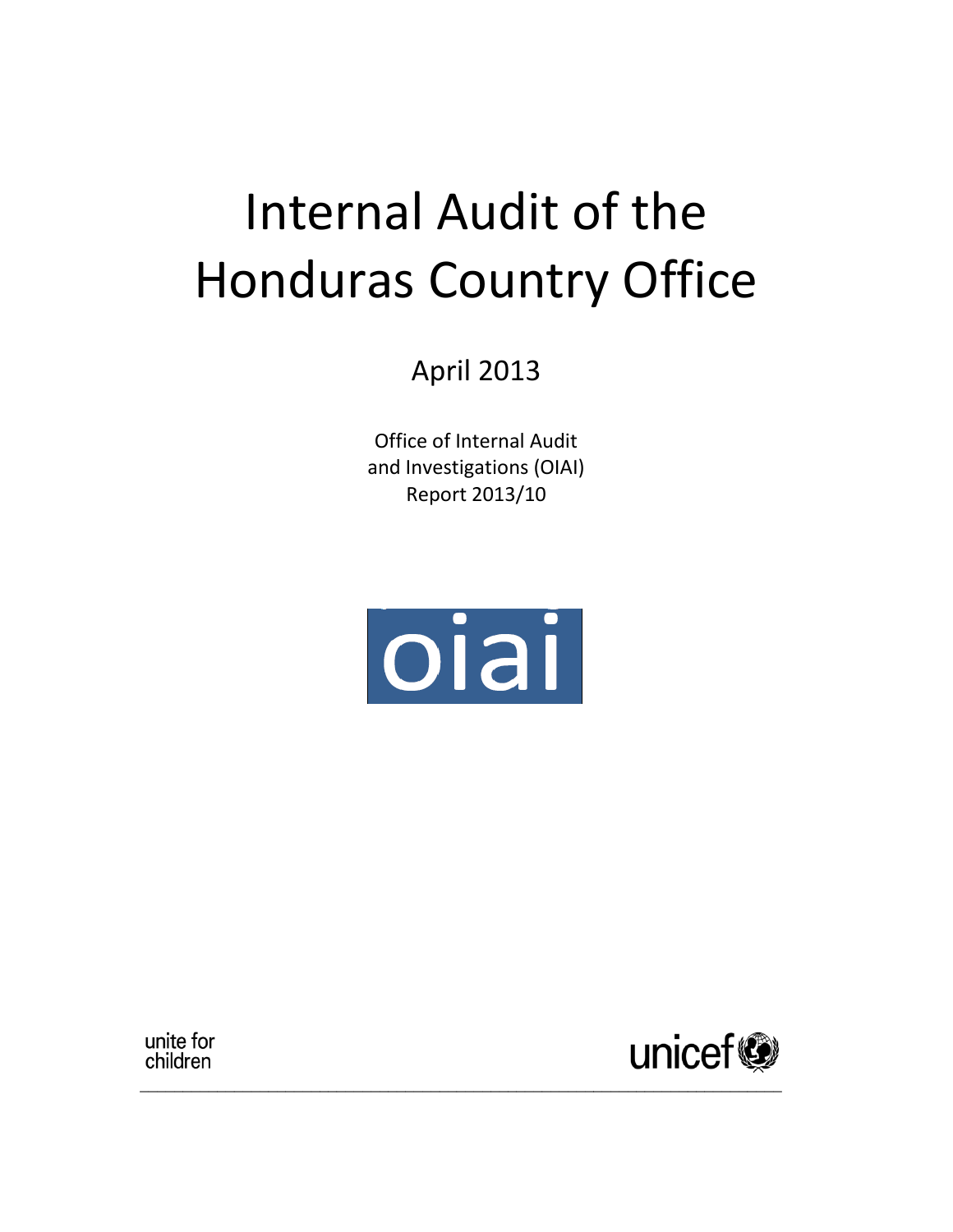## **Summary**

\_\_\_\_\_\_\_\_\_\_\_\_\_\_\_\_\_\_\_\_\_\_\_\_\_\_\_\_\_\_\_\_\_\_\_\_\_\_\_\_\_\_\_\_\_\_\_\_\_\_\_\_\_\_\_\_\_\_\_\_\_\_\_\_\_\_\_\_\_\_\_\_\_\_\_\_\_\_\_\_\_\_\_\_\_\_\_\_\_\_\_\_\_\_\_\_

The Office of Internal Audit and Investigations (OIAI) has conducted an audit of the Honduras Country Office. The audit covered governance, programme management, and operations support. The audit team visited the Honduras Country Office from 8 to 19 October 2012, and the audit covered the period from January 2011 to September 2012.

Honduras has a population of 7.4 million. Economic growth in the last five years has averaged 2.8 percent per year (World Bank). After a massive loss of life and assets from Hurricane Mitch in 1998, Honduras embarked on a very ambitious Poverty Reduction Strategy in consultation with civil society and donors, aiming to reduce the incidence of extreme poverty by half by 2015. However, according to a 2011 study by the country's National Statistical Institute, over 60 percent of the population, or about 4.4 million people, are still living in poverty. A 2010 joint study by UNICEF and United Nations Economic Commission for Latin America and the Caribbean found that 76 percent of children in Honduras are poor, with over 50 percent of them in extreme poverty.

The country has also made very significant progress in reducing mother-to-child transmission of HIV/AIDS. It has increased its antiretroviral treatment coverage for both adult and paediatric patients, and major efforts are being made to institutionalize the national response to HIV, with the support of UNICEF, the United Nations system, the Global Fund, the United States Agency for International Development and the United States Centers for Disease Control and Prevention.

Honduras has significantly reduced its under-five mortality rate, which is now on track to meet the Millennium Development Goal target of 18 per 1,000 live births by 2015. At the same time, young people between 15 to 18 years are now losing their lives to violence. According to a study carried out by the UN Office on Drugs and Crime in 2011, Honduras has the highest homicide rate in the world, 82.1 per 100,000 inhabitants (against a global rate of 6.9). For adolescents, the rate is over 100 per 100,000, according to the Observatory of Violence of the National Autonomous University.

The 2012-2016 UNICEF-supported country programme consists of three programmes: young child survival and development, access to quality education and protection of children's and adolescents' rights, and monitoring of children's rights and social policies. The main UNICEF office in Honduras is in Tegucigalpa. For the current country programme, there is a total staff complement of 28 established posts – three international professionals, nine national officers, 14 general service staff, an intern, and a UN volunteer.

The budget for 2012-2016 is US\$ 13.7 million. This includes US\$ 10 million to be raised by the country office. As at the time of the audit, only US\$ 1.5 million had been identified.

#### Action agreed following the audit

As a result of the audit, and in discussion with the audit team, the country office has decided to take a number of measures. The report contains three agreed actions. One is considered a high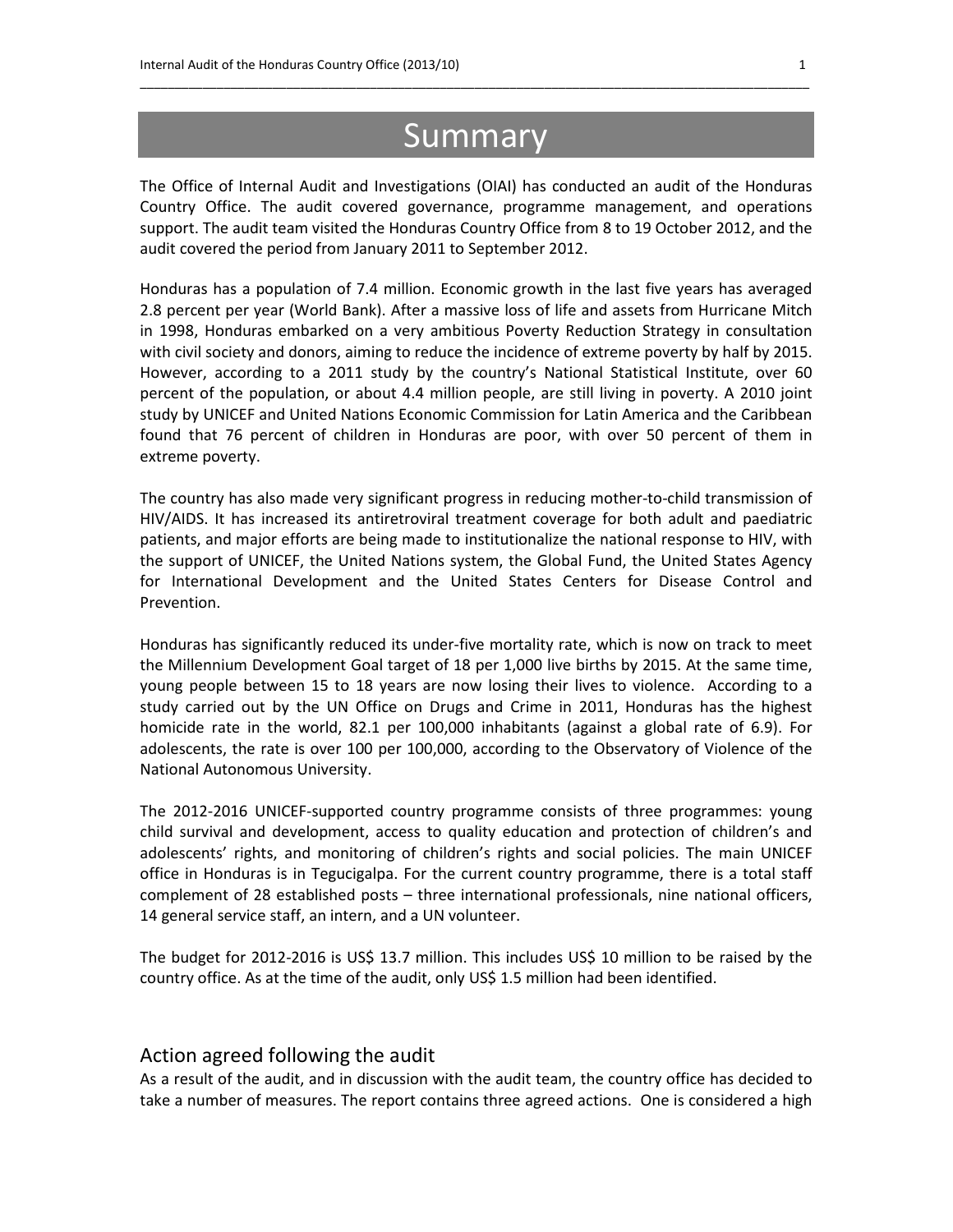priority; it relates to the issue summarized below.

• The country office did not have a fundraising strategy and relied on a few donors to meet its fundraising requirements. The office lacked funds to support key programme activities and to fill vacant posts that were necessary to support programme implementation. A donor that had supported the office with an average of US\$ 1.4 million per year from 2008 had informed the office that its priorities had changed, which exacerbated the funding shortfall situation.

\_\_\_\_\_\_\_\_\_\_\_\_\_\_\_\_\_\_\_\_\_\_\_\_\_\_\_\_\_\_\_\_\_\_\_\_\_\_\_\_\_\_\_\_\_\_\_\_\_\_\_\_\_\_\_\_\_\_\_\_\_\_\_\_\_\_\_\_\_\_\_\_\_\_\_\_\_\_\_\_\_\_\_\_\_\_\_\_\_\_\_\_\_\_\_\_

#### **Conclusion**

The audit concluded that control processes were established and functioning well in the areas of governance and operations support, but there were opportunities for improvement in the programme management area. The Honduras country office, with support from The Americas and Caribbean Regional Office, will work together with OIAI to monitor implementation of the measures that have been agreed.

Office of Internal Audit and Investigations (OIAI) April 2013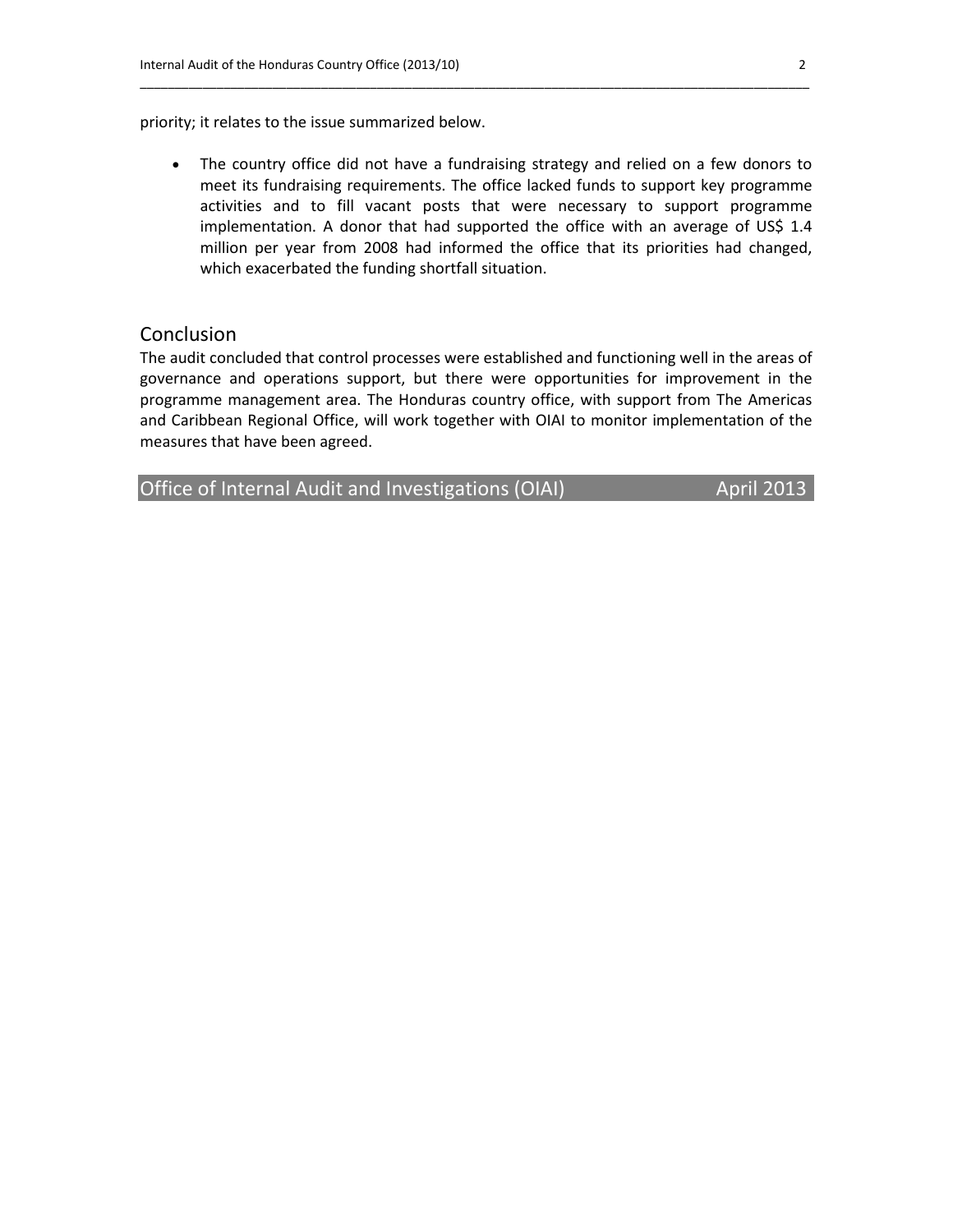## Contents

\_\_\_\_\_\_\_\_\_\_\_\_\_\_\_\_\_\_\_\_\_\_\_\_\_\_\_\_\_\_\_\_\_\_\_\_\_\_\_\_\_\_\_\_\_\_\_\_\_\_\_\_\_\_\_\_\_\_\_\_\_\_\_\_\_\_\_\_\_\_\_\_\_\_\_\_\_\_\_\_\_\_\_\_\_\_\_\_\_\_\_\_\_\_\_\_

| <b>Summary</b><br><b>Objectives</b>                               | 1<br>4 |
|-------------------------------------------------------------------|--------|
|                                                                   |        |
| Governance                                                        | 4      |
| Satisfactory key controls                                         | 4      |
| Governance: Conclusion                                            | 5      |
| <b>Programme management</b>                                       | 6      |
| Resources for programme implementation                            | 6      |
| Programme management: Conclusion                                  | 7      |
| <b>Operations support</b>                                         | 8      |
| Satisfactory key controls                                         | 8      |
| Business continuity and disaster recovery                         | 8      |
| Property, plant and equipment management                          | 9      |
| Operations support: Conclusion                                    | 9      |
| Annex A: Methodology and definition of priorities and conclusions | 10     |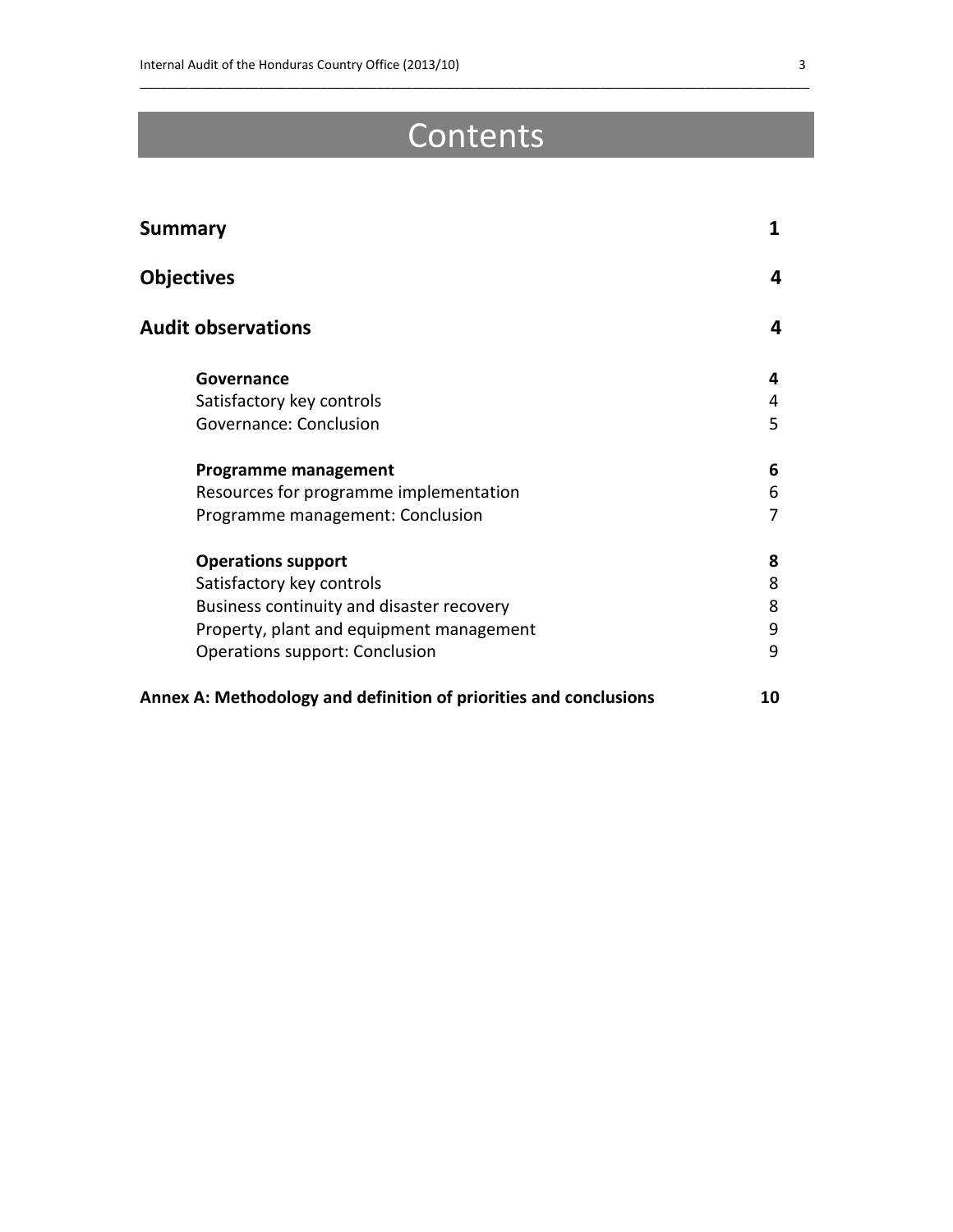## **Objectives**

\_\_\_\_\_\_\_\_\_\_\_\_\_\_\_\_\_\_\_\_\_\_\_\_\_\_\_\_\_\_\_\_\_\_\_\_\_\_\_\_\_\_\_\_\_\_\_\_\_\_\_\_\_\_\_\_\_\_\_\_\_\_\_\_\_\_\_\_\_\_\_\_\_\_\_\_\_\_\_\_\_\_\_\_\_\_\_\_\_\_\_\_

The objective of the country office audit is to provide assurance as to whether there are adequate and effective controls, risk-management and governance processes over a number of key areas in the office. In addition to this assurance service, the audit report identifies, as appropriate, noteworthy practices that merit sharing with other UNICEF offices.

The audit observations are reported upon under three headings: governance, programme management and operations support. The introductory paragraphs that begin each of these sections explain what was covered in that particular area, and between them define the scope of the audit.

## Audit observations

### 1 Governance

In this area, the audit reviews the supervisory and regulatory processes that support the country programme. The scope of the audit in this area normally includes the following*:*

- **Supervisory** structures, including advisory teams and statutory committees.
- **Identification** of the country office's priorities and expected results and clear communication thereof to staff and the host country.
- **Staffing structure** and its alignment to the needs of the programme.
- **Performance measurement**, including establishment of standards and indicators to which management and staff are held accountable.
- **Delegation** of authorities and responsibilities to staff, including the provision of necessary guidance, holding staff accountable, and assessing their performance.
- **Risk management**: the office's approach to external and internal risks to achievement of its objectives.
- **Ethics**, including encouragement of ethical behaviour, staff awareness of UNICEF's ethical policies and zero tolerance of fraud, and procedures for reporting and investigating violations of those policies.

The Honduras audit concentrated on supervisory and staffing structures, risk management and ethics.

#### Satisfactory key controls

The audit found that controls were functioning well over a number of areas including (but not necessarily limited to) the following:

• Management bodies such as the country management team, the contracts review committee, property survey board, and the joint consultative committee functioned effectively. Staff members had a good understanding of UNICEF's ethics-related policies and documentation.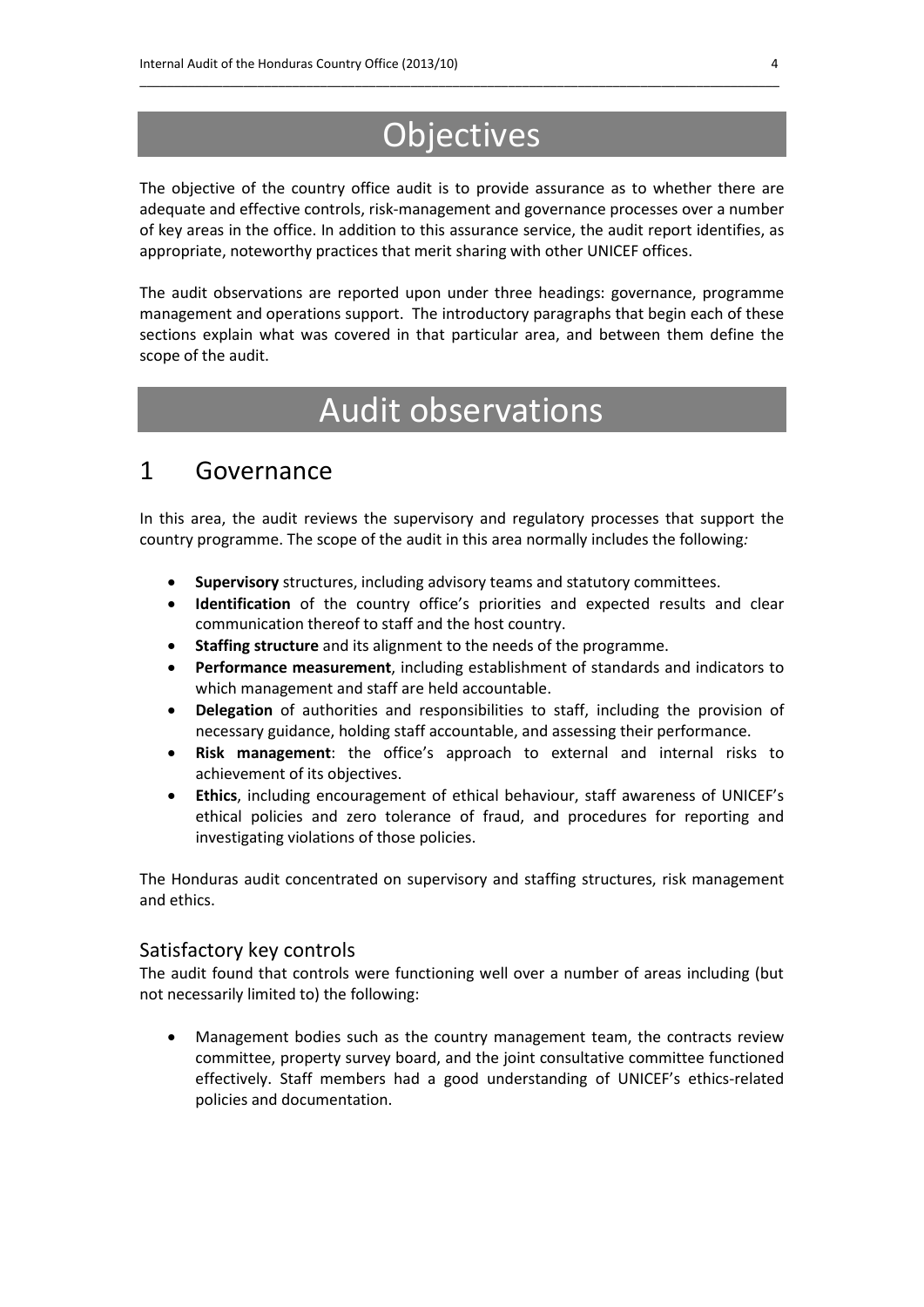• The office assessed risks to the achievement of its objectives in 21 areas and had updated its Risk and Control Library. The areas were in line with UNICEF's Enterprise Risk Management (ERM) policy.

\_\_\_\_\_\_\_\_\_\_\_\_\_\_\_\_\_\_\_\_\_\_\_\_\_\_\_\_\_\_\_\_\_\_\_\_\_\_\_\_\_\_\_\_\_\_\_\_\_\_\_\_\_\_\_\_\_\_\_\_\_\_\_\_\_\_\_\_\_\_\_\_\_\_\_\_\_\_\_\_\_\_\_

#### Governance area: Conclusion

Based on the audit work performed, OIAI concluded that the control processes over governance, as defined above, were generally established and functioning during the period under audit.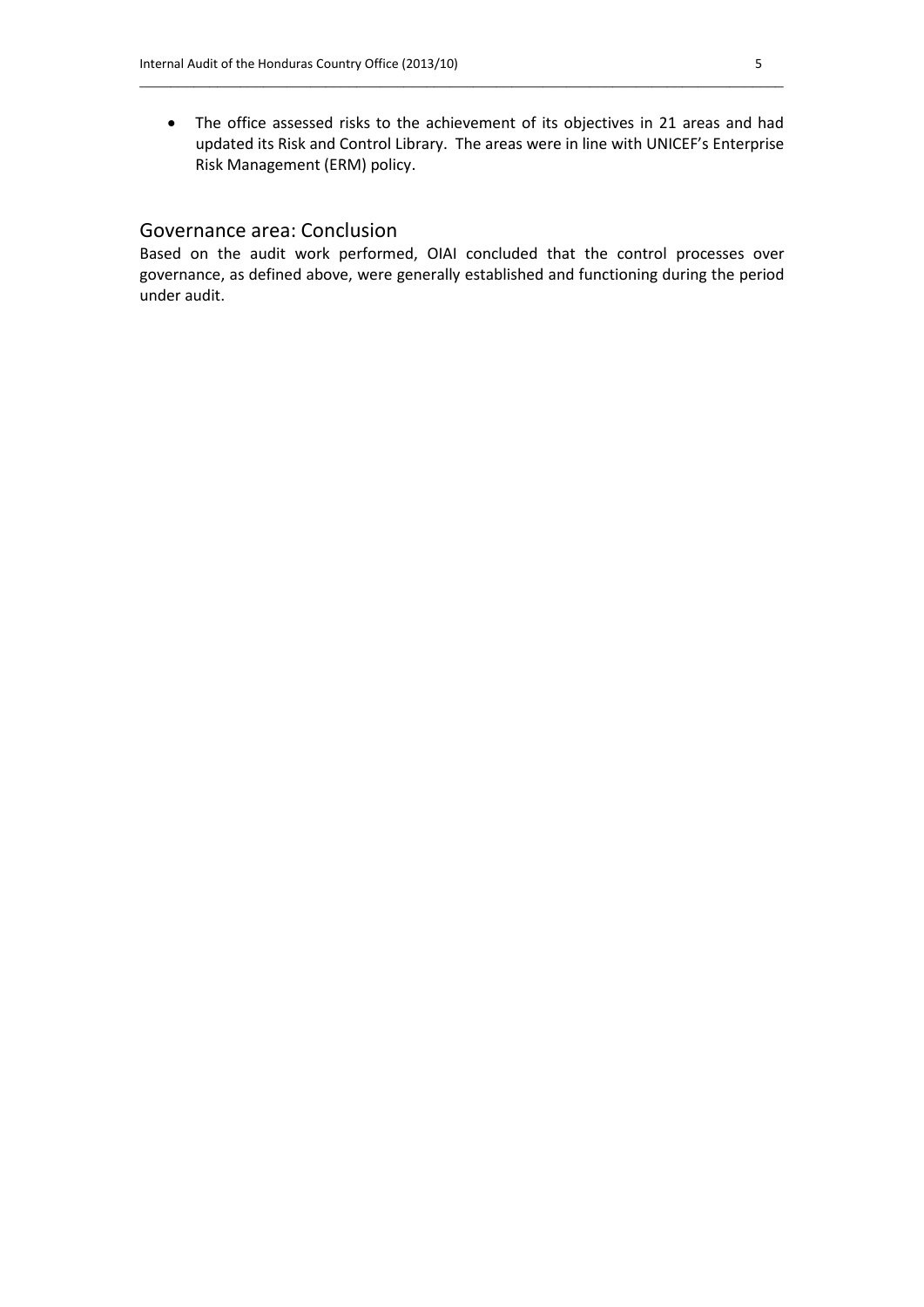### 2 Programme management

In this area, the audit reviews the management of the country programme – that is, the activities and interventions on behalf of children and women. The programme is owned primarily by the host Government. The scope of the audit in this area includes the following:

\_\_\_\_\_\_\_\_\_\_\_\_\_\_\_\_\_\_\_\_\_\_\_\_\_\_\_\_\_\_\_\_\_\_\_\_\_\_\_\_\_\_\_\_\_\_\_\_\_\_\_\_\_\_\_\_\_\_\_\_\_\_\_\_\_\_\_\_\_\_\_\_\_\_\_\_\_\_\_\_\_\_\_

- **Resource mobilization and management**. This refers to all efforts to obtain resources for the implementation of the country programme, including fundraising and management of contributions.
- **Planning**. The use of adequate data in programme design, and clear definition of results to be achieved, which should be specific, measurable, achievable, realistic and time bound (SMART); planning resource needs; and forming and managing partnerships with Government, NGOs and other partners.
- **Support to implementation**. This covers provision of technical, material or financial inputs, whether to governments, implementing partners, communities or families. It includes activities such as supply and cash transfers to partners.
- **Monitoring of implementation**. This should include the extent to which inputs are provided, work schedules are kept to, and planned outputs achieved, so that any deficiencies can be detected and dealt with promptly.
- **Reporting.** Offices should report achievements and the use of resources against objectives or expected results. This covers annual and donor reporting, plus any specific reporting obligations an office might have.
- **Evaluation**. The office should assess the ultimate outcome and impact of programme interventions and identify lessons learned.

The Honduras audit concentrated on resource mobilization and management, and monitoring of programme implementation.

#### Resources for programme implementation

Country offices prepare a country programme management plan (CPMP) that defines the resources (human and financial) and management arrangements needed. The audit reviewed whether the office had ensured it had the resources necessary to implement the country programme, and noted gaps in funding and in staffing resources.

*Programme funding:* The approved total funding ceiling for the 2012-2016 country programme amounted to US\$ 13.75 million, of which other resources  $(OR)^1$  were US\$ 10 million. The office is expected to have a fundraising strategy for OR funding. However, as of the time of the audit, the office did not have a fundraising strategy and only US\$ 1.48 million of OR funds had been identified.

In the previous country programme (2008-2011), the office had raised about 83 percent of

 $1$  Funds available to country offices are in two basic categories, Regular Resources and Other Resources. The first are core resources that are not earmarked for a specific purpose, and can be used by UNICEF wherever they are needed. They include income from voluntary annual contributions from governments, un-earmarked funds contributed by National Committees and the public, and net income from greeting-card sales. Other Resources are contributions that have been made for a specific purpose such as a particular programme, strategic priority or emergency response, and may not be used for other purposes without the donor's agreement. The office will normally be expected to raise Other Resources itself, up to a ceiling that is indicated in the country-programme budget.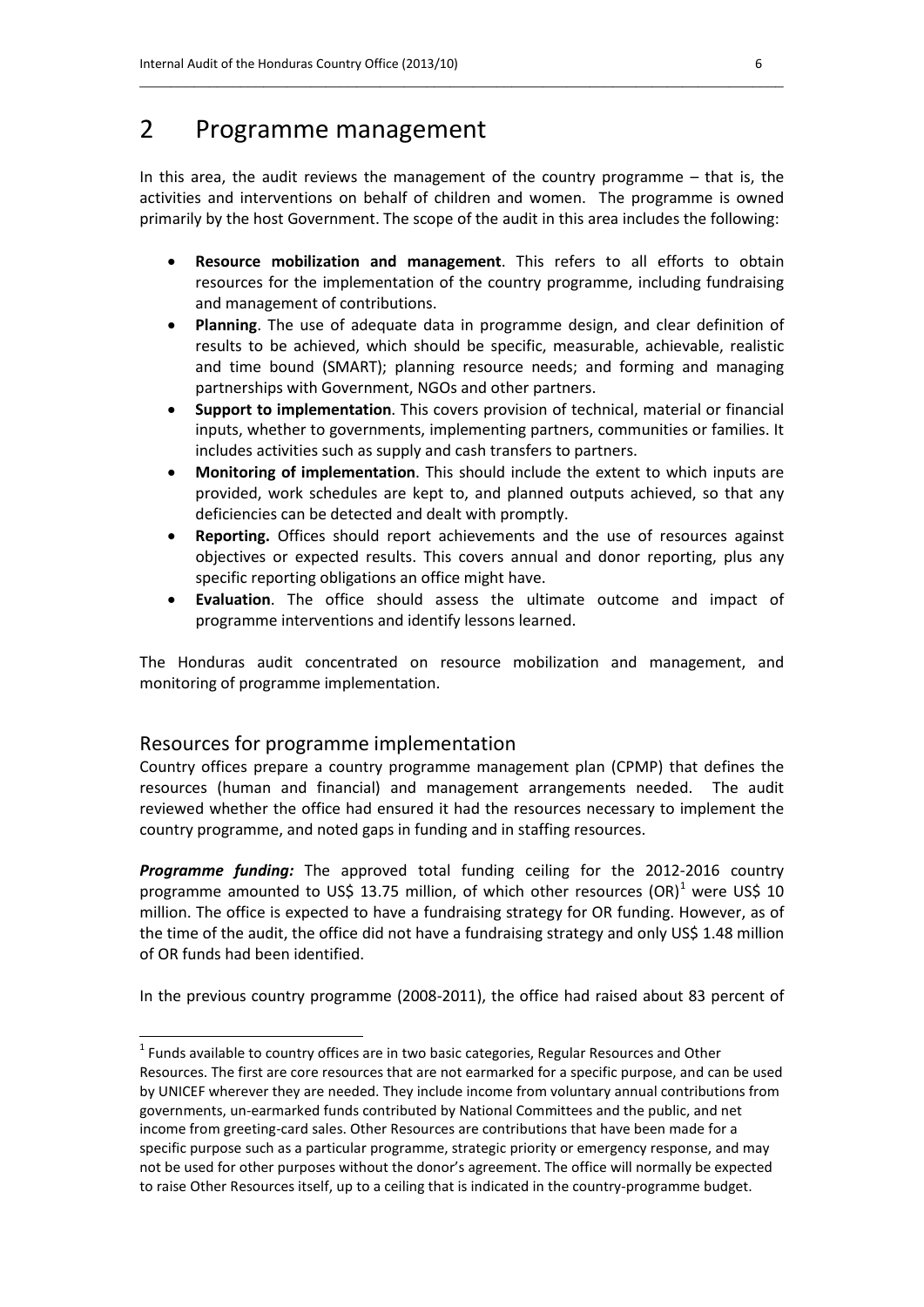OR from nine donors, with US\$ 10.2 million (about 53 percent) coming from four main donors. The office expected to obtain the same support during the 2012-2016 country programme, but a donor that had supported the office with an average of US\$ 1.4 million per year from 2008 informed the office that it would not be able to continue supporting the programme due to a change in its funding priorities. Consequently, the office indicated that it did not have adequate resources to support the implementation of key programmes including health and nutrition and the Water, Sanitation and Health (WASH), and had started to scale down field-based project activities.

\_\_\_\_\_\_\_\_\_\_\_\_\_\_\_\_\_\_\_\_\_\_\_\_\_\_\_\_\_\_\_\_\_\_\_\_\_\_\_\_\_\_\_\_\_\_\_\_\_\_\_\_\_\_\_\_\_\_\_\_\_\_\_\_\_\_\_\_\_\_\_\_\_\_\_\_\_\_\_\_\_\_\_

*Monitoring of programme implementation:* The approved office structure for the 2012- 2016 country programme included a total staff complement of 28 established posts – three international professionals, nine national officers, 14 general service staff, an intern, and a UN volunteer. As of October 2012 the CO had seven vacant posts (25 percent of the approved posts). This situation was created by lack of funding.

The office had redistributed some of the technical tasks to continue supporting programme activities. For example, the Deputy Representative had taken over the management of the monitoring and evaluation functions. However, this had resulted in significant overload of the staff in the office, risking their effectiveness in planning, monitoring and reporting. As noted above, some planned activities had not been implemented, including monitoring of UNICEF-supported activities for the municipalities which were key activities under the health and nutrition programme.

**Agreed action 1 (high priority):** The country office has agreed to prepare and implement a fundraising strategy that includes a broadening of the donor base, and to review its staffing strategy accordingly with a view to ensuring adequate programme implementation.

Responsible staff members: Representative, Deputy Representative and Operations Manager. Action to be completed: 31 May 2013.

#### Programme management: Conclusion

Based on the audit work performed, OIA concluded that the controls and processes over programme management, as defined above, needed improvement to be adequately established and functioning.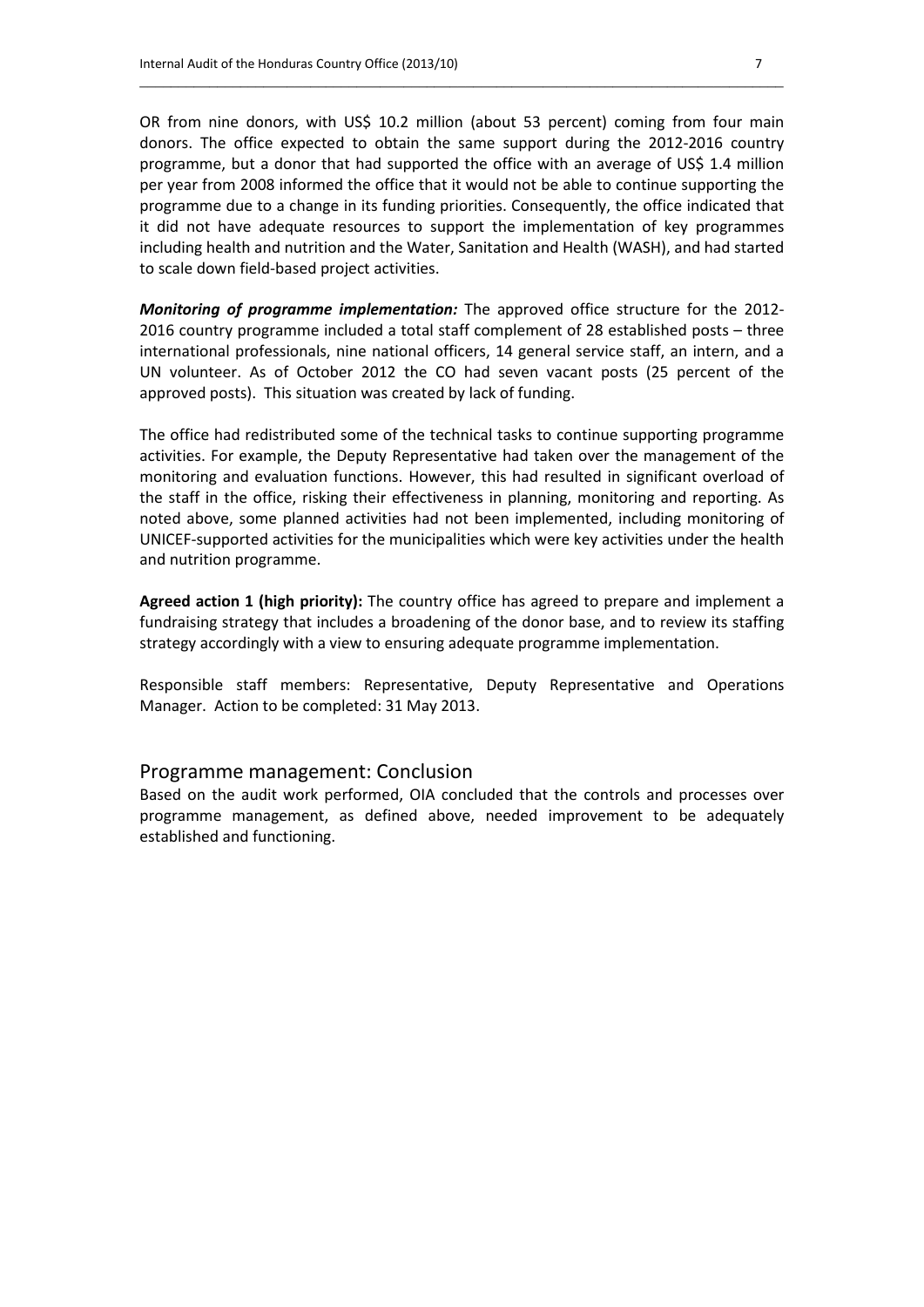## 3 Operations support

In this area the audit reviews the country office's support processes and whether they are in accordance with UNICEF Rules and Regulations and with policies and procedures. The scope of the audit in this area includes the following*:*

\_\_\_\_\_\_\_\_\_\_\_\_\_\_\_\_\_\_\_\_\_\_\_\_\_\_\_\_\_\_\_\_\_\_\_\_\_\_\_\_\_\_\_\_\_\_\_\_\_\_\_\_\_\_\_\_\_\_\_\_\_\_\_\_\_\_\_\_\_\_\_\_\_\_\_\_\_\_\_\_\_\_\_

- **Financial management**. This covers budgeting, accounting, bank reconciliations and financial reporting.
- **Procurement and contracting.** This includes the full procurement and supply cycle, including bidding and selection processes, contracting, transport and delivery, warehousing, consultants, contractors and payment.
- **Asset management**. This area covers maintenance, recording and use of property, plant and equipment (PPE). This includes large items such as premises and cars, but also smaller but desirable items such as laptops; and covers identification, security, control, maintenance and disposal.
- **Human-resources management.** This includes recruitment, training and staff entitlements and performance evaluation (but not the actual staffing structure, which is considered under the Governance area).
- **Inventory management.** This includes consumables, including programme supplies, and the way they are warehoused and distributed.
- **Information and communication technology (ICT)**. This includes provision of facilities and support, appropriate access and use, security of data and physical equipment, continued availability of systems, and cost-effective delivery of services.

The Honduras audit concentrated on financial management, the contractor-selection process, asset management, and information and communication technology.

#### Satisfactory key controls

The audit found that controls were functioning well over a number of areas including (but not necessarily limited to) the following:

- The office's 2011 year-end accounts closure reports were processed and submitted to the Division of Financial and Administrative Management on time.
- The office had established adequate asset management processes.

#### Business continuity and disaster recovery

The audit checked whether the office maintained a disaster recovery plan (DRP) for information and communications technology (ICT) and an up-to-date business continuity plan (BCP). The audit also checked whether the office had tested these plans and trained staff on them so as to ensure that the office could continue critical operational support in the event of an emergency or disaster.

The BCP was issued in June 2009. It had been reviewed twice, in August 2011 and in August 2012, but had not been approved (the latest version was pending review by the country management team). The latest review of the DRP had been performed in 2012 and in this case too, the latest version had not yet been approved. The office had not conducted training for, or simulation testing of, the BCP, including the DRP.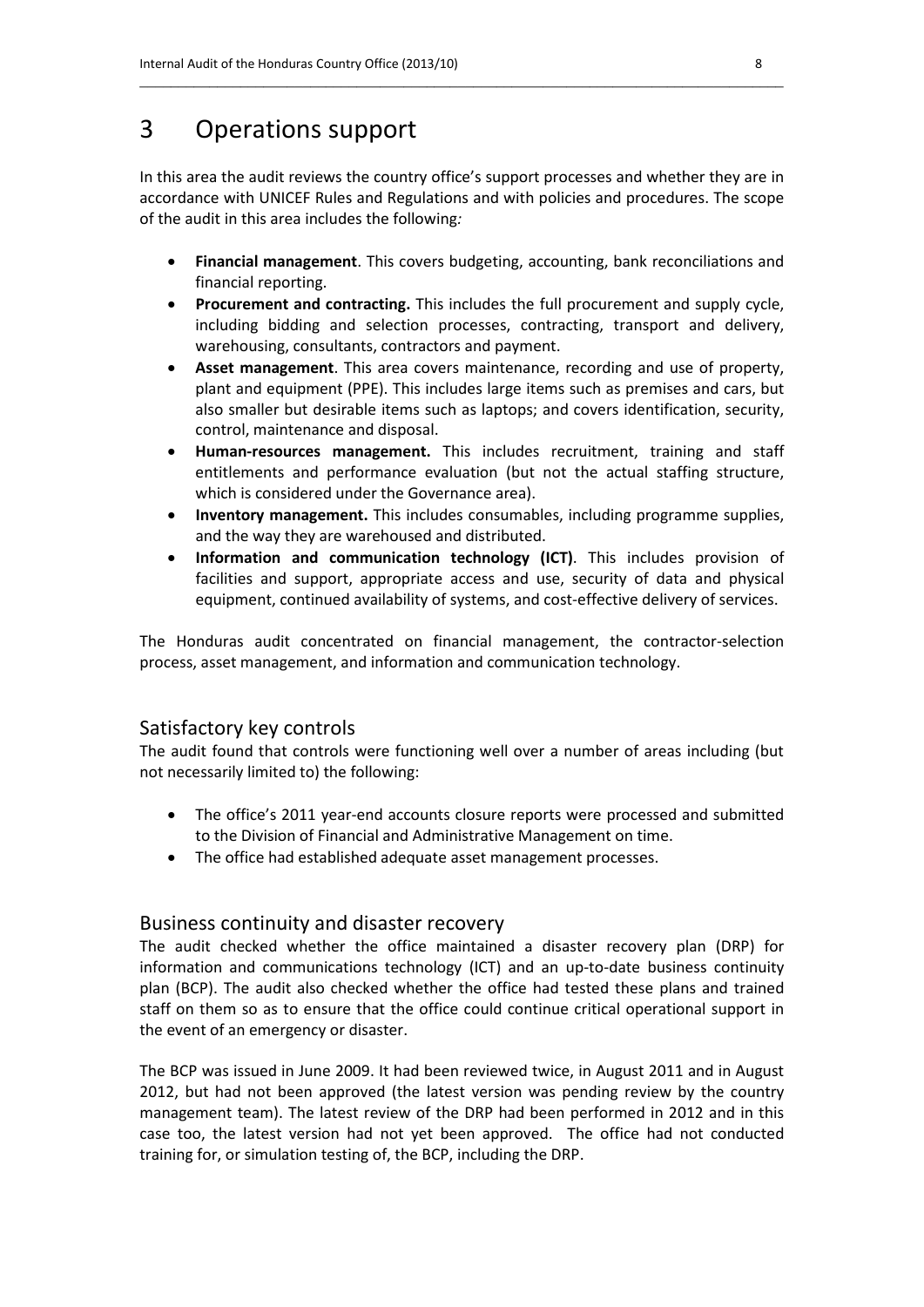**Agreed action 2 (medium priority):** The country office agrees to update the disasterrecovery plan and the business continuity plan, ensure they are approved, and organize staff training on these areas.

\_\_\_\_\_\_\_\_\_\_\_\_\_\_\_\_\_\_\_\_\_\_\_\_\_\_\_\_\_\_\_\_\_\_\_\_\_\_\_\_\_\_\_\_\_\_\_\_\_\_\_\_\_\_\_\_\_\_\_\_\_\_\_\_\_\_\_\_\_\_\_\_\_\_\_\_\_\_\_\_\_\_\_

Responsible staff members: Operations Manager, ICT Assistant, Finance Assistant. Action to be completed by 30 June 2013.

#### Property, plant and equipment (PPE) management

The audit reviewed the office's management of PPE and noted the following:

- A photocopier machine with a value of US \$13,490 was not included in the latest PPE inventory report. This happened because the last physical inventory, taken in August 2012, had not been reconciled with the information included in VISION.
- There was inadequate segregation of duties in that the Operations Assistant who conducted the physical inventory count also had access to VISION and updated the information in the system.

**Agreed action 3 (medium priority):** The country office agrees to:

- i. perform a full physical inventory count of property, plant and equipment, reconcile it to VISION and investigate any differences; and,
- ii. ensure adequate segregation of duties in the physical inventory of property, plant and equipment and entry of the data in VISION.

Responsible staff: Operations Manager and Administrative Assistant, and ICT Assistant. Actions reported as completed by the office in November 2012.

#### Operations support: Conclusion

Based on the audit work performed, OIAI concluded at the end of the audit that, subject to implementation of the agreed actions described, the controls and processes over operations support, as defined above, were generally established and functioning during the period under audit.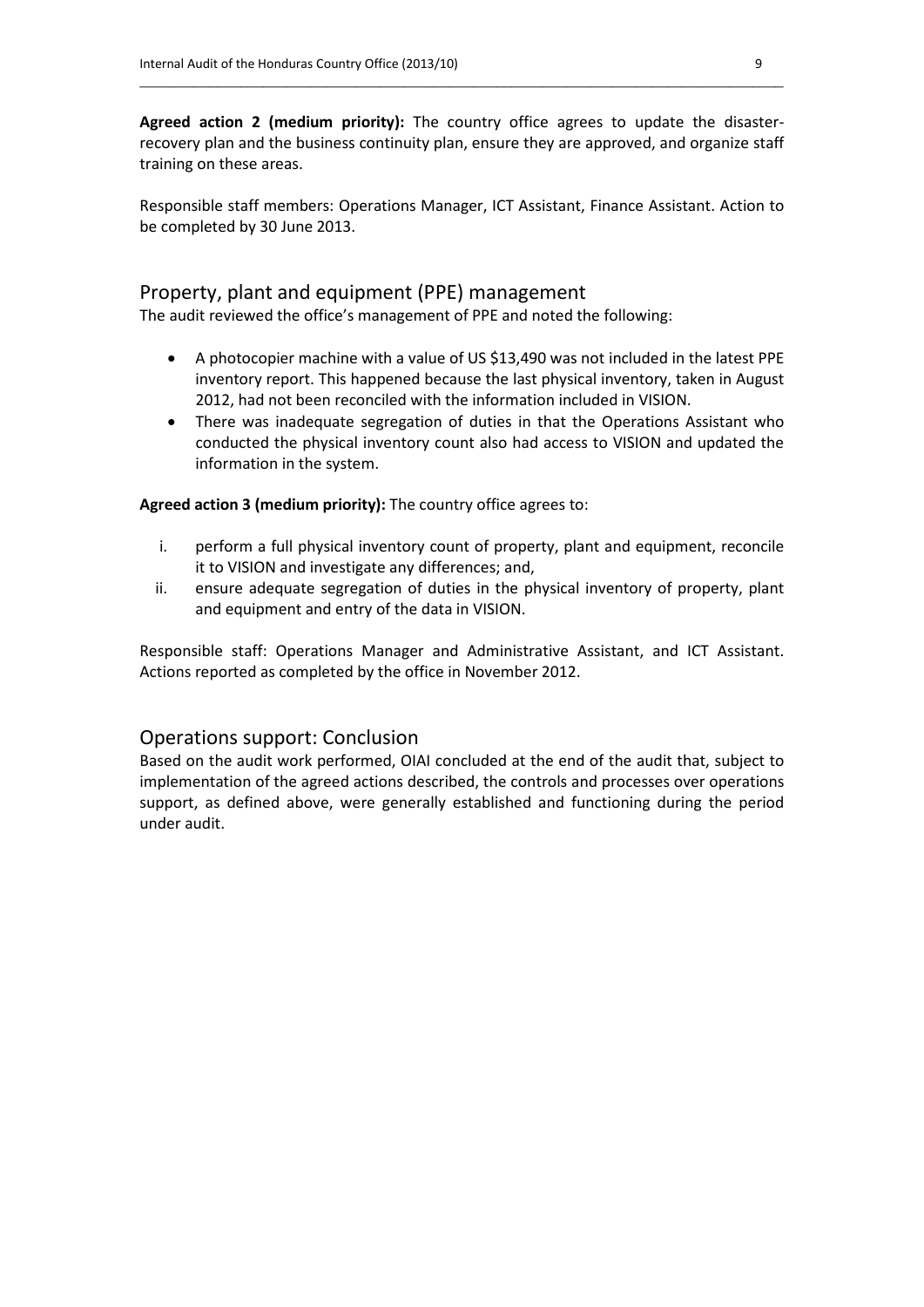## Annex A: Methodology and definition of priorities and conclusions

\_\_\_\_\_\_\_\_\_\_\_\_\_\_\_\_\_\_\_\_\_\_\_\_\_\_\_\_\_\_\_\_\_\_\_\_\_\_\_\_\_\_\_\_\_\_\_\_\_\_\_\_\_\_\_\_\_\_\_\_\_\_\_\_\_\_\_\_\_\_\_\_\_\_\_\_\_\_\_\_\_\_\_

The audit team used a combination of methods, including interviews, document reviews, testing samples of transactions. It also visited UNICEF locations and supported programme activities. The audit compared actual controls, governance and risk management practices found in the office against UNICEF policies, procedures and contractual arrangements.

OIAI is firmly committed to working with auditees and helping them to strengthen their internal controls, governance and risk management practices in the way that is most practical for them. With support from the relevant regional office, the country office reviews and comments upon a draft report before the departure of the audit team. The Representative and their staff then work with the audit team on agreed action plans to address the observations. These plans are presented in the report together with the observations they address. OIAI follows up on these actions, and reports quarterly to management on the extent to which they have been implemented. When appropriate, OIAI may agree an action with, or address a recommendation to, an office other than the auditee's (for example, a regional office or HQ division).

The audit looks for areas where internal controls can be strengthened to reduce exposure to fraud or irregularities. It is not looking for fraud itself. This is consistent with normal practices. However, UNICEF's auditors will consider any suspected fraud or mismanagement reported before or during an audit, and will ensure that the relevant bodies are informed. This may include asking the Investigations section to take action if appropriate.

The audit was conducted in accordance with the International Standards for the Professional Practice of Internal Auditing of the Institute of Internal Auditors. OIAI also followed the reporting standards of International Organization of Supreme Audit Institutions.

## Priorities attached to agreed actions

- **High:** Action is considered imperative to ensure that the audited entity is not exposed to high risks. Failure to take action could result in major consequences and issues.
- **Medium:** Action is considered necessary to avoid exposure to significant risks. Failure to take action could result in significant consequences.
- **Low:** Action is considered desirable and should result in enhanced control or better value for money. Low-priority actions, if any, are agreed with the country-office management but are not included in the final report.

### **Conclusions**

The conclusions presented at the end of each audit area fall into four categories:

#### *[Unqualified (satisfactory) conclusion]*